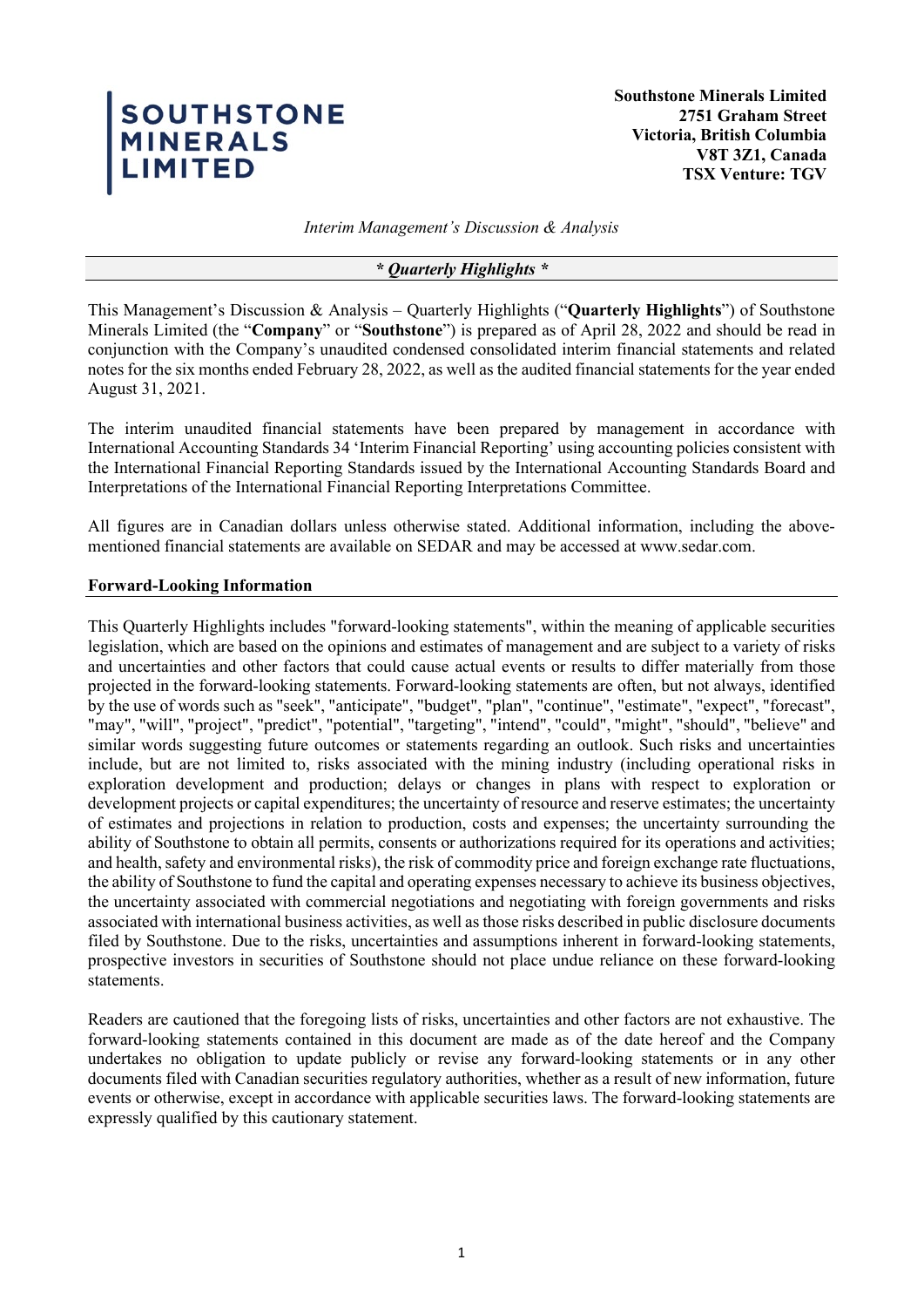# **Analysis of the Company's Financial Performance and Condition**

The Company is reporting a loss for the six months ended February 28, 2022 of \$181,681, compared to a loss of \$46,754 for the comparative period in 2021. The Company is reporting a loss for the three months ended February 28, 2022 of \$26,481, compared to a loss of \$271,769 for the comparative period in 2021. The biggest contributors for the losses in both periods are the lower recoveries due to restrictions brought on by COVID-19 and production being reduced due to a scheduled shutdown of approximately one month during the holidays in December and January and reduced mining production rates at the Oena Diamond Mine ("Oena").

A comparison of the operational expenses from continuing operations are discussed below.

*Non-Exploration Expense Summary*

|                              | Three months ended February 28, |            | Six months ended February 28, |           |
|------------------------------|---------------------------------|------------|-------------------------------|-----------|
|                              | 2022                            | 2021       | 2022                          | 2021      |
|                              |                                 |            |                               |           |
| <b>Amortization</b>          | ٠                               | (23)       |                               | (848)     |
| Foreign exchange gain (loss) | 65,589                          | (5.702)    | 17,935                        | 11.717    |
| Management and consulting    | (75.905)                        | (104, 394) | (178.342)                     | (190.212) |
| Office and general           | (14.015)                        | (11.456)   | (25.114)                      | (19, 311) |
| Professional fees            | (21, 144)                       | (19,587)   | (32, 922)                     | (82, 748) |
| Project investigation costs  | -                               | (26.081)   |                               | (26.081)  |
| Shareholder information      | (9.274)                         | (3.637)    | (14, 919)                     | (7,060)   |
| Travel and promotion         | (1,511)                         |            | (2,166)                       |           |

- The foreign exchange gains and losses fluctuating relates to the volatility of the South African Rand against the Canadian dollar for the six-month and three-month period ended February 28, 2022.
- Office and general expenditures increased slightly compared to the comparative periods due to relatively higher telephone and accounting costs for both the six-month and three-month period ended February 28, 2022.
- Professional fees decreased in both the three and six months of fiscal 2022 compared to fiscal 2021 due to lower utilization of professional consultants and lower audit fees. These services include but are not limited to legal, advisory and environmental.
- There were no project investigation costs in the three and six-month periods ending February 28, 2022. The \$26,081 expenditure in fiscal 2021 on project investigation cost relates to the next exploration costs incurred on the Kareepan Project.

# *Liquidity*

Liquidity risk is the risk that the Company will not have sufficient cash resources to meet its financial obligations as they come due. The Company's liquidity and operating results may be adversely affected if the Company's access to the capital market is hindered, whether as a result of a downturn in stock market conditions generally or related to matters specific to the Company. The Company generates cash flow from both operations as well as financing activities. As at February 28, 2022, the Company had cash of \$141,076 to settle current liabilities of \$1,076,583. The Company intends to meet its financial commitments through loans, private placements, debt conversion, and profits generated form its operations. All of the Company's financial liabilities have contractual maturities of less than 365 days and are subject to normal trade terms.

The outbreak of COVID-19 has resulted in governments worldwide enacting emergency measures to combat the spread of the virus. Measures taken to contain the spread of the virus, including travel bans, quarantines, social distancing, and closures of non-essential services have triggered significant disruptions to businesses worldwide, resulting in an economic slowdown. The pandemic could continue to have a negative impact on the stock market, including trading prices of the Company's shares and its ability to raise new capital.

For the six months ended February 28, 2022, the Company reported a loss and has an accumulated deficit of \$21,515,645. The Company will require additional financing in order to further develop its business, meet its ongoing levels of corporate overhead and discharge its liabilities as they come due. While the Company has been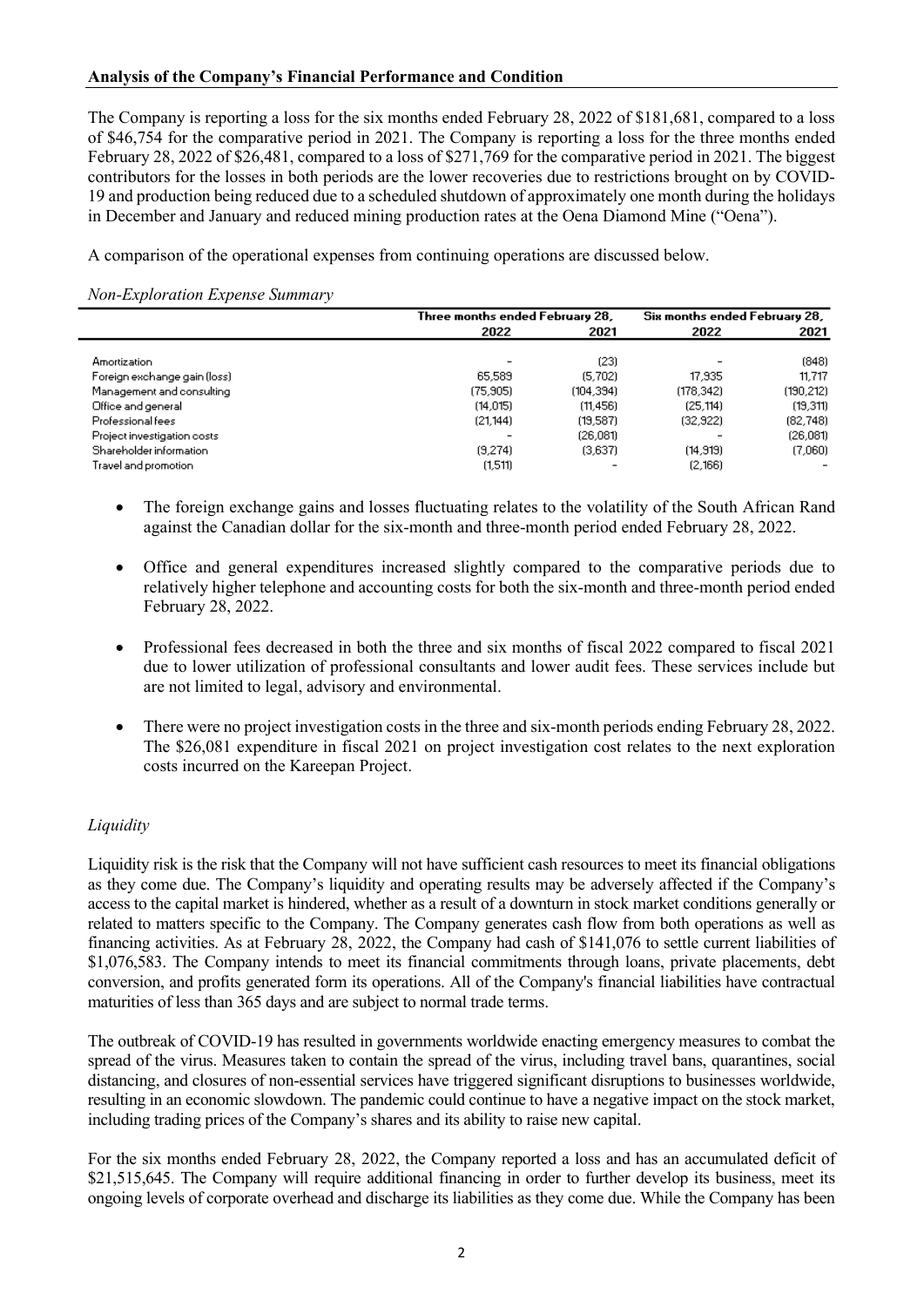successful in securing financings in the past, there is no assurance that it will be able to do so in the future. These factors indicate the existence of a material uncertainty that may cast significant doubt about the Company's ability to continue as a going concern. If the going concern assumption was not used, then the adjustments required to report the Company's assets and liabilities on a liquidation basis could be material to these consolidated financial statements.

# **Transactions with Related Parties**

The Company incurred the following expenditures charged by companies controlled by current directors and officers of the Company:

|                                                                  | <b>February 28, 2022</b> |                               |    | <b>February 28, 2021</b> |  |
|------------------------------------------------------------------|--------------------------|-------------------------------|----|--------------------------|--|
| Directors fees<br>\$                                             | 7,608                    | S                             |    | 7,803                    |  |
| Consulting fees (included in management and<br>consulting)       | 171,294                  |                               |    | 182,409                  |  |
| s<br><b>Total</b>                                                | 178,902                  | s                             |    | 190.212                  |  |
|                                                                  |                          | Six months ended February 28, |    |                          |  |
|                                                                  |                          | 2022                          |    | 2021                     |  |
| Samer Khalaf (Director and CEO)                                  | \$                       | 76,083                        | \$ | 90,847                   |  |
| Terry Tucker (Director, Executive Chairman, and CFO)             |                          | 38,004                        |    | 44,055                   |  |
| Neil Budd (Independent)                                          |                          | 7,608                         |    | 7,803                    |  |
| Wiklow Corporate Services - Donna Moroney (Director & Secretary) |                          | 30,560                        |    | 30,000                   |  |
| Simon van der Loo (Former CFO)                                   |                          | 26,646                        |    | 17,507                   |  |
| <b>Total</b>                                                     | \$                       | 178,902                       | S  | 190,212                  |  |

On December 7, 2021, debt in the amount of \$226,500 owing to a director of the Company was settled in consideration for 4,530,000 common shares of the Company.

As at February 28, 2022, \$6,594 (August 31, 2021, \$195,224) is owed to directors of the Company. Amounts owing are non-interest bearing, unsecured and due on demand.

## **Subsequent events**

The global pandemic outbreak of COVID-19 has had a material adverse effect on the global economy and, specifically, the regional economies in which the Company operates. The pandemic could continue to have a negative impact on the stock market, including trading prices of the Company's shares and its ability to raise new capital.

Subsequent to the period ended February 28, 2022, ASM entered into a Loan and Offtake Agreement ("Offtake Right 2") with HOD, pursuant to which HOD will provide an unsecured loan to ASM for ZAR 1,500,000 for a term of two years. As consideration for the loan, ASM has granted to HOD a right to purchase all diamonds produced from Oena, which will expire once HOD has received minimum sales value of ZAR 1,500,000. The sales price ("Valuation Price") of the diamonds produced from the Oena shall be the highest price bid during the tender process at a designated Tender House located in the Republic of South Africa or an independent evaluator ("Valuator") appointed by ASM in its sole discretion. HOD will be allowed to purchase all or a portion of the diamonds at the Tender Facility by paying the Valuation Price to ASM plus any outstanding commissions (typically 1.5%) to the Tender Facility.

Subsequent to the period ended February 28, 2022, ASM entered into a Contract Mining and Diamond Recovery Agreement (the "Agreement") with Oryx Mining (Pty) Ltd ("Oryx") at Oena. Oryx, at its own cost and expense, will provide and maintain all the Plant and Equipment as required to perform the Mining Services. The diamonds produced by Oryx will be sold via a designated Tender Facility in South Africa and